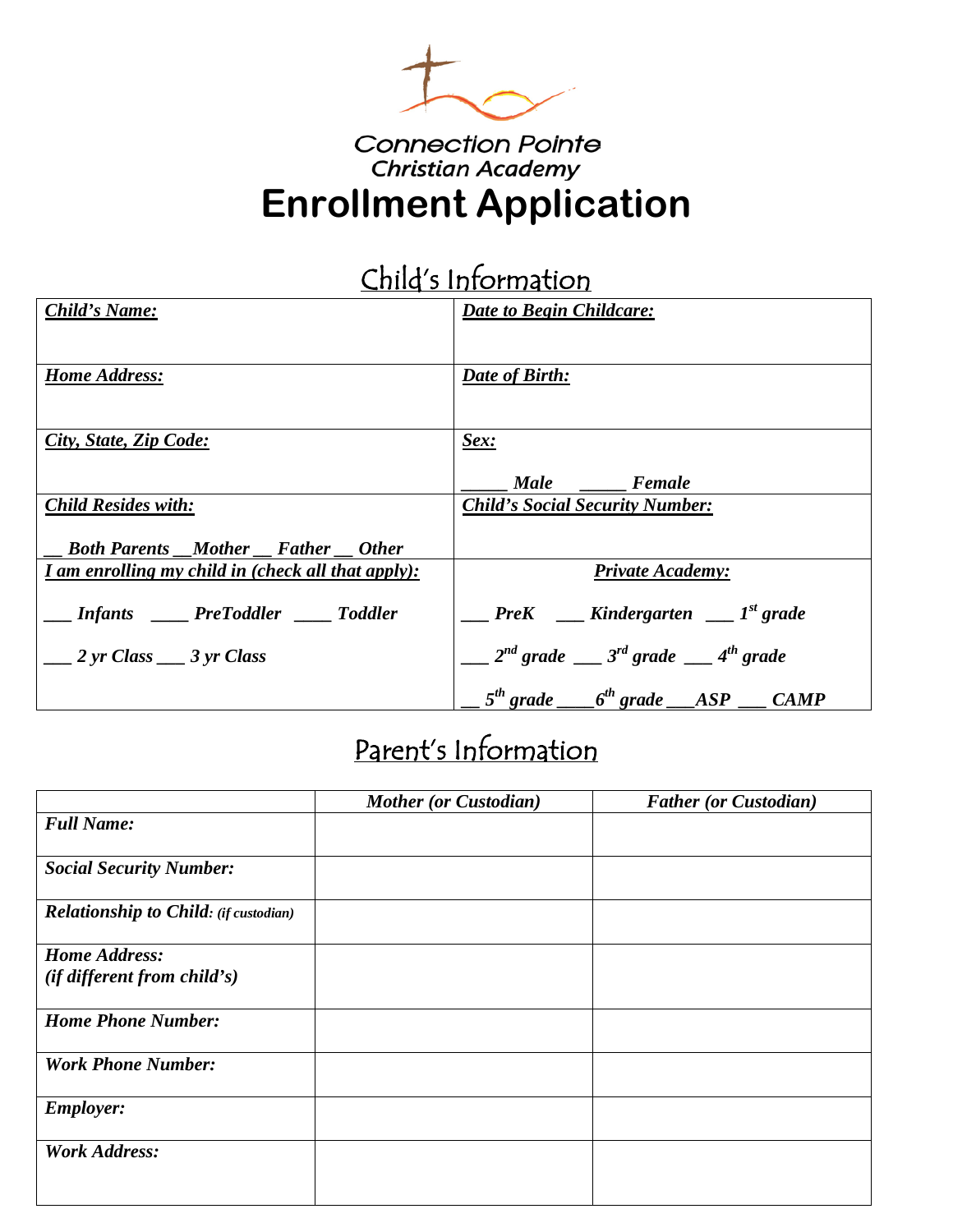## Release Information

Name of person who will be picking up your child most days:

This child may be released ONLY to the following persons:

(ALWAYS call the center if anyone other than the person listed above will be picking up your child)

| <b>Name</b> | <b>Address</b> | Daytime Phone Number |
|-------------|----------------|----------------------|
|             |                |                      |
|             |                |                      |
|             |                |                      |
|             |                |                      |

## Emergency Contacts

In an emergency, if a parent cannot be reached, who should we contact

| Name | <b>Address</b> | Daytime Phone Number |
|------|----------------|----------------------|
|      |                |                      |
|      |                |                      |
|      |                |                      |
|      |                |                      |

## **Medical Information**

| Name of child's physician: | Phone Number: |  |
|----------------------------|---------------|--|
|                            |               |  |

Describe any allergies (drugs, insects, foods, etc.) or other physical or mental disorders, disabilities, etc. of which we should be aware. Describe any special care of procedures we should provide:

## **Certification**

*I certify that all of the preceding information is true and correct:* 

*Signature: \_\_\_\_\_\_\_\_\_\_\_\_\_\_\_\_\_\_\_\_\_\_\_\_\_\_\_\_\_\_\_\_\_\_\_\_\_\_\_\_ Date: \_\_\_\_\_\_\_\_\_\_\_\_\_\_\_\_*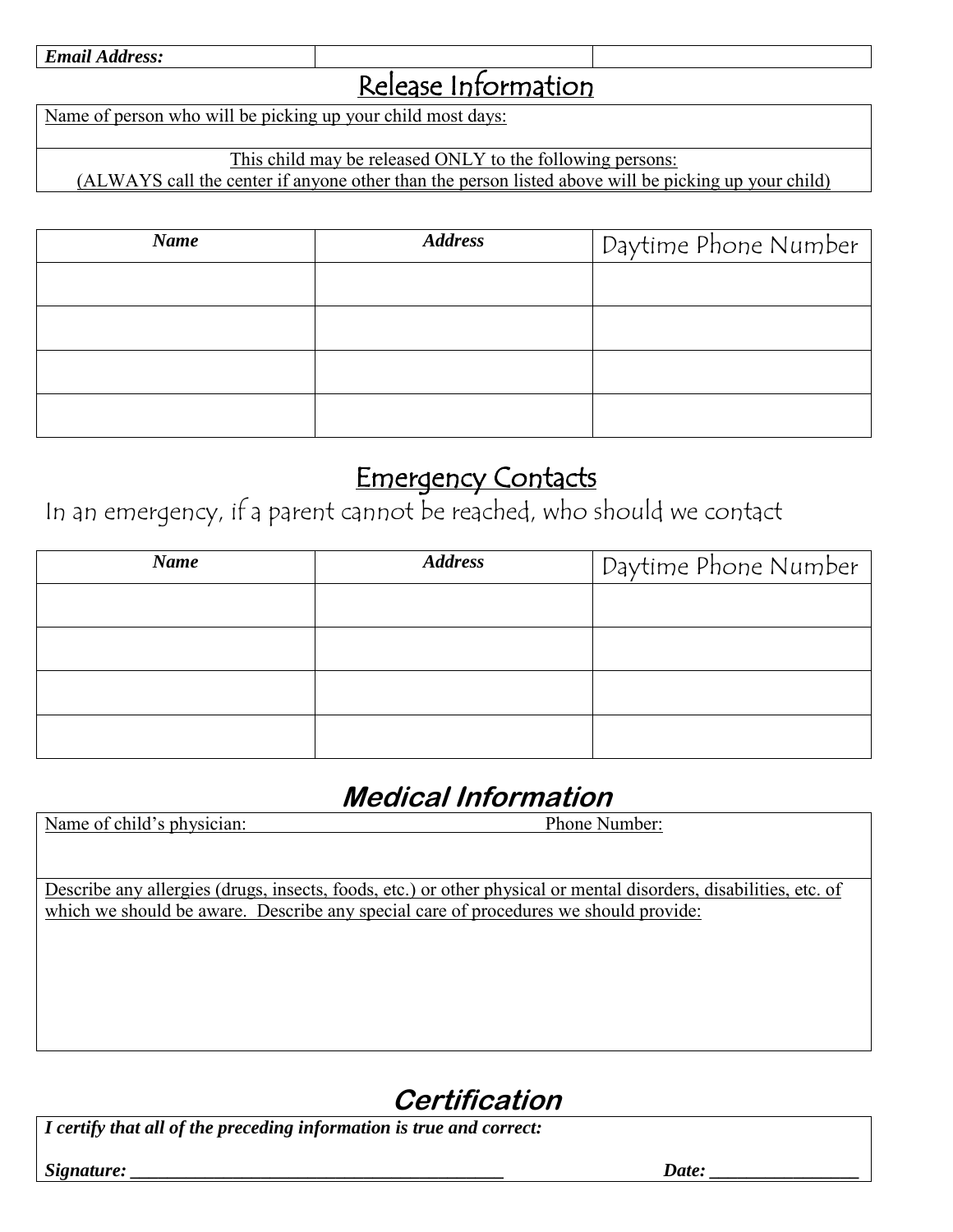### **Authorization for Emergency Medical Treatment**

If my child \_\_\_\_\_\_\_\_\_\_\_\_\_\_\_\_\_\_\_\_\_\_\_\_, should become ill or injured at Connection Pointe Christian Academy, I understand that the facility will contact me immediately and/or contact the person(s) I have designated if I cannot be reached.

Should Connection Pointe Christian Academy be unable to reach me and/or the persons I have designated, CPCA is authorized to contact my child's primary physician and/or arrange for immediate treatment.

The physician and/or medical facility are authorized to administer emergency medical treatment necessary to ensure the health and safety of my child.

I will accept the responsibility for payment of any medical services rendered.

 $\_$  , and the set of the set of the set of the set of the set of the set of the set of the set of the set of the set of the set of the set of the set of the set of the set of the set of the set of the set of the set of th Signature Relationship to child

> \_\_\_\_\_\_\_\_\_\_\_\_\_\_\_\_\_\_\_\_\_\_\_\_\_\_\_\_\_\_\_\_\_\_\_\_\_\_\_\_\_\_\_\_ Date

Medical Alert Information (ex. Medicine allergies, handicap conditions, etc.)

The hospital facility Connection Pointe Christian Academy Center uses: **Wellstar Cobb Hospital on Austell Road** 

By signing this statement, you further agree to keep all telephone numbers and emergency information current with the Center at all times.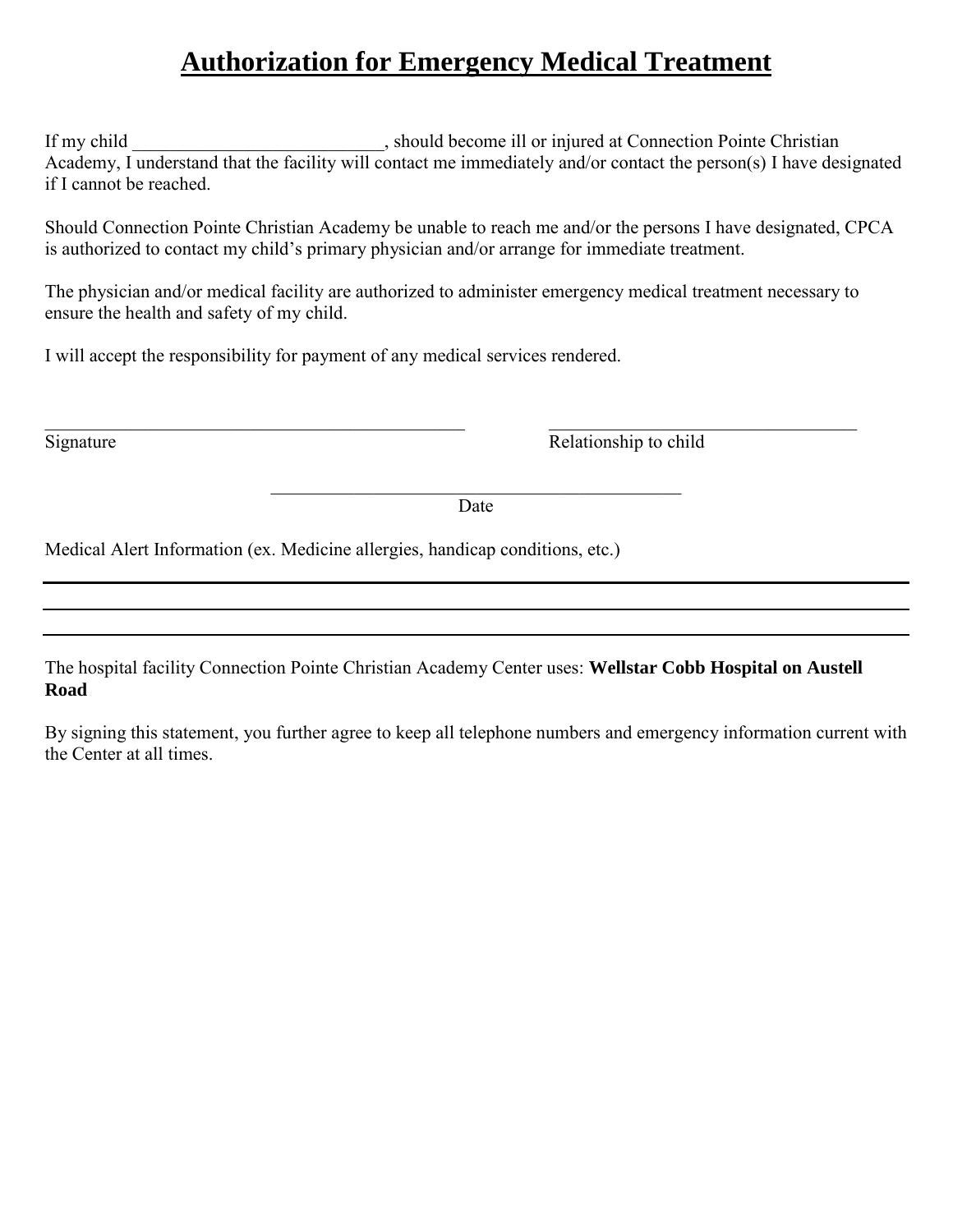#### **Vehicle Emergency Medical Form**

This form will remain in the van or bus for each child that is transported by the Center. The form must be completed  $&$  must contain the following information:

|                                            | List (1) alternate person if parents cannot be reached:                                         |
|--------------------------------------------|-------------------------------------------------------------------------------------------------|
|                                            |                                                                                                 |
|                                            |                                                                                                 |
|                                            | Medical facility the Center uses is: Wellstar Cobb Hospital 3950 Austell Road, Austell GA 30106 |
|                                            |                                                                                                 |
|                                            |                                                                                                 |
| Special medical alert needs or conditions: |                                                                                                 |
|                                            |                                                                                                 |

*In the event of an emergency during transportation involving my child and if Connection Pointe Christian Academy cannot get in touch with me or authorized persons, I hereby authorize any needed emergency medical care. I further agree to be fully responsible for all medical expenses incurred during the treatment of my child.* 

**\_\_\_\_\_\_\_\_\_\_\_\_\_\_\_\_\_\_\_\_\_\_\_\_\_\_\_\_\_\_\_\_\_\_\_\_\_\_\_\_\_\_\_\_\_\_\_\_\_ \_\_\_\_\_\_\_\_\_\_\_\_\_\_\_\_\_\_\_\_\_\_\_\_\_\_\_\_\_\_ Parent Signature Date Director Signature Date Director Signature Date**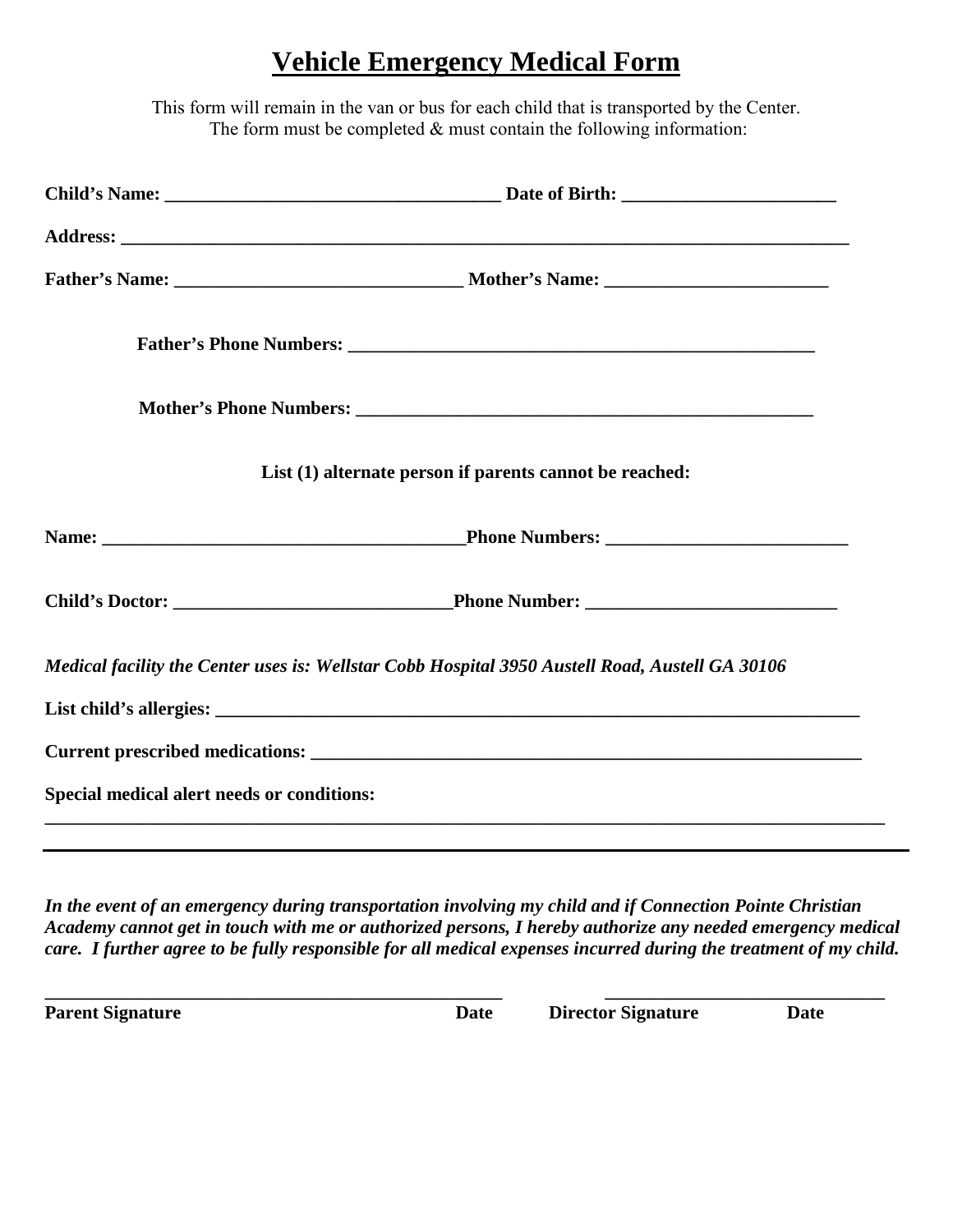#### **Transportation Agreement**

(To be completed by parents of children who will be transported on daily basis to/from school) Parents: If we pick up & drop off your child, please note both times on form

|                  | This is to certify that I give Connection Pointe Christian Academy authorization to transport my |
|------------------|--------------------------------------------------------------------------------------------------|
| child,           | from his/her school                                                                              |
| at               | am/pm to arrive at the CPCA or my child's school                                                 |
| at approximately | am/pm Monday-Friday during the<br>school year.                                                   |
|                  |                                                                                                  |

My child's school, \_\_\_\_\_\_\_\_\_\_\_\_\_\_\_\_\_\_\_\_\_\_\_\_\_\_\_\_\_\_\_\_\_\_\_\_\_\_\_ is approximately <u>\_\_\_\_\_\_</u> miles away from Connection Pointe Christian Academy.

 $\_$  , and the contribution of the contribution of  $\overline{a}$  , and  $\overline{a}$  , and  $\overline{a}$  , and  $\overline{a}$  , and  $\overline{a}$  , and  $\overline{a}$  , and  $\overline{a}$  , and  $\overline{a}$  , and  $\overline{a}$  , and  $\overline{a}$  , and  $\overline{a}$  , and  $\overline{a$ Parent Signature Date Date Director Signature Date

## **For Children Attending After School Program Only!**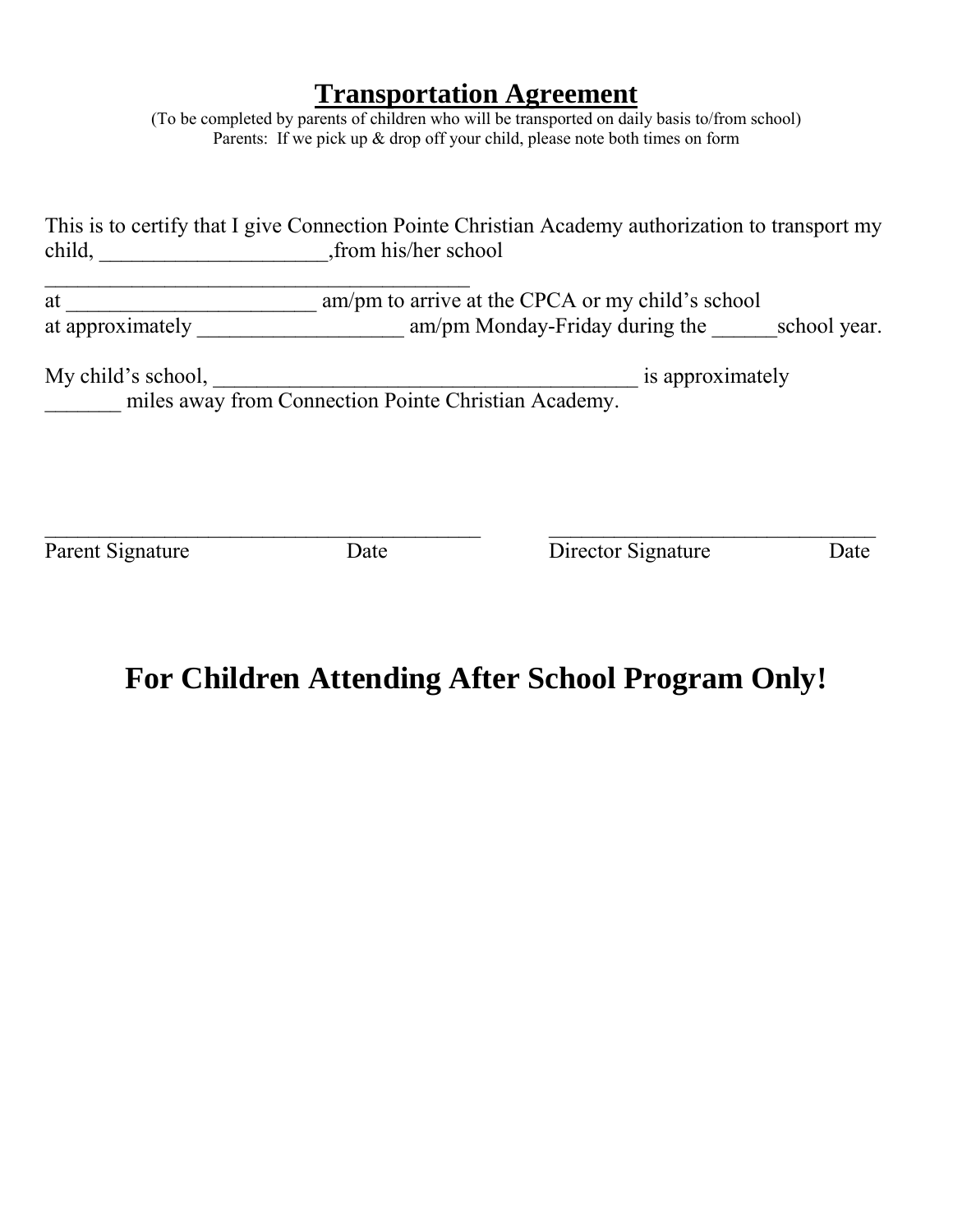#### **Parental Agreements with Connection Pointe Christian Academy**

1. The Connection Pointe Christian Academy agrees to provide day care for:

|                        | on             |                                                         |  |
|------------------------|----------------|---------------------------------------------------------|--|
| (name of child)        |                | (days of week)                                          |  |
| From the hours of      | a.m. and       | p.m.                                                    |  |
| This agreement is from |                | until I give my two weeks written notice to the Center. |  |
|                        | (today's date) |                                                         |  |

2. My child will participate in the following meal plan: (circle all that apply)

### **Breakfast Lunch Afternoon Snack**

- 3. I will provide written authorization prior to requesting any medication being dispensed to my child. This will include the date, my child's name, name of medication, prescription # (if any), dosage and the date and time the medication is to be given. Medicine will be in the original container with my child's name clearly marked. If medicine is over the counter, there must be a doctor's letter stating dosage, date and time medicine should be dispensed.
- 4. I acknowledge that it is my responsibility to keep my child's records current to reflect any significant changes as they occur, e.g. telephone numbers, work location, emergency contacts, child's physician, child's health status, infant feeding plans and immunization records, etc.
- 5. The Center agrees to keep me informed of any incidents, including illnesses, injuries, adverse reactions to medications, and exposure to communicable diseases, which include my child.
- 6. The Center agrees to obtain written authorization from me before my child participates in routine transportation, field trips or special activities occurring in water that is more than two (2) feet deep.
- 7. Parent agrees to escort their child in and out of the building each day and to sign in and out each day of attendance.
- 8. I agree that I will keep my tuition current at all times at risk of having my child released from the Center. Tuition is due every Friday afternoon. Tuition received after this time is considered late & will be assessed a \$35.00 late fee after Friday evening. If my account is over 1 week late, my child will be released from the Center and I will be assessed a \$50.00 deposit plus one week's tuition.
- 9. I have read and agree to abide by these policies and procedures.

| Signature (Parent/Guardian) | Date <sup>-</sup> |
|-----------------------------|-------------------|
|-----------------------------|-------------------|

Director Signature:\_\_\_\_\_\_\_\_\_\_\_\_\_\_\_\_\_\_\_\_\_\_\_\_\_\_\_\_\_\_\_\_\_\_\_\_\_\_\_\_\_\_\_\_\_\_\_ Date: \_\_\_\_\_\_\_\_\_\_\_